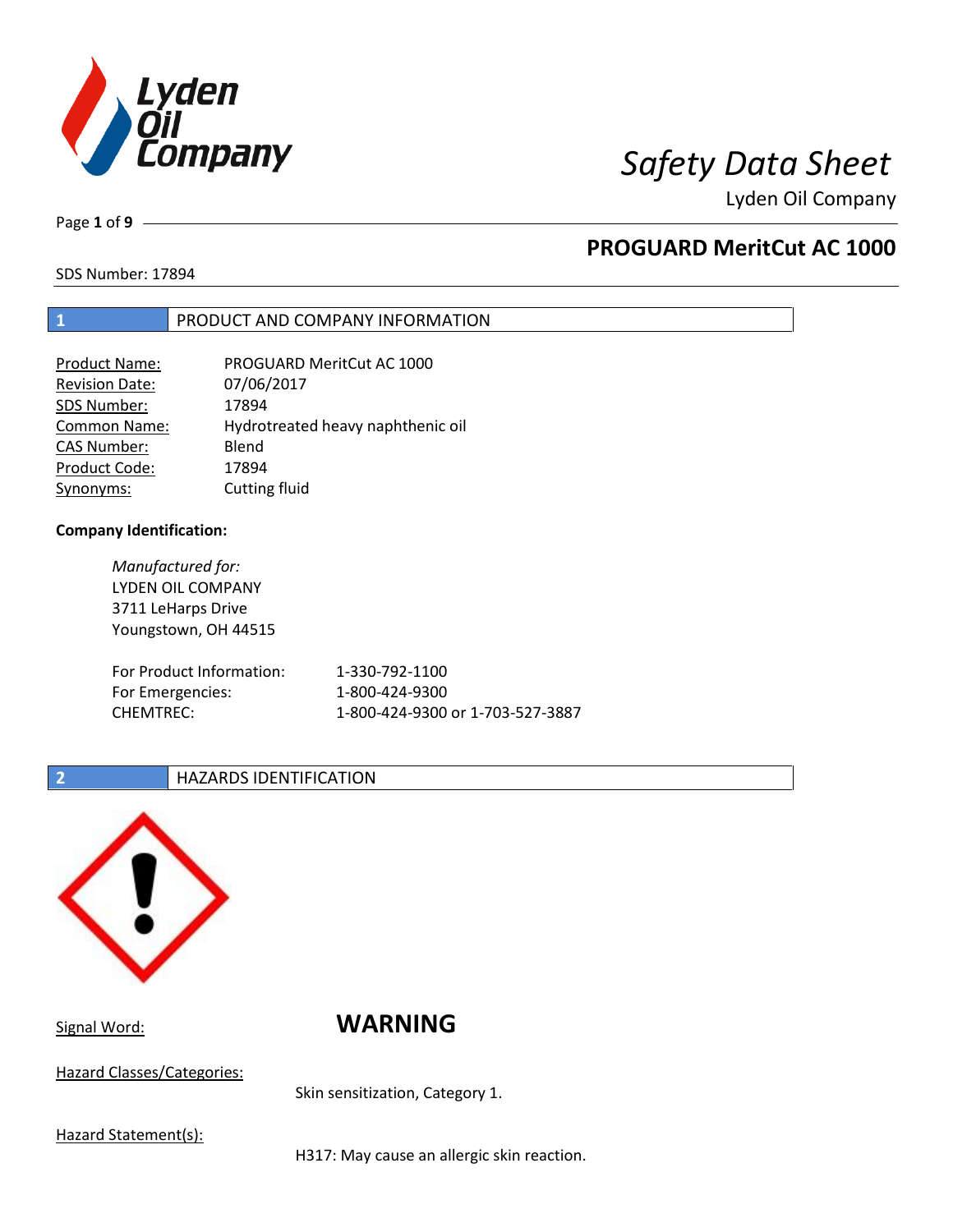

Page **2** of **9**

SDS Number: 17894

# **PROGUARD MeritCut AC 1000**

Precaution Statement(s):

| P101: If medical advice is needed, have product container or label at               |
|-------------------------------------------------------------------------------------|
| hand.                                                                               |
| P102: Keep out of reach of children.                                                |
| P103: Read label before use.                                                        |
| P261: Avoid breathing dust/fumes/gas/mist/vapors/spray.                             |
| P272: Contaminated work clothing should not be allowed out of the<br>workplace.     |
| P280: Wear protective gloves/protective clothing/eye protection/face<br>protection. |
| P302+352: IF ON SKIN: Wash with plenty of soap and water.                           |
| P333+313: If skin irritation or a rash occurs: Get medical<br>advice/attention.     |
| P363: Wash contaminated clothing before reuse.                                      |
| P501: Dispose of contents/container in accordance with                              |
| local/regional/national/international regulation.                                   |
|                                                                                     |

## Other Hazard Statement(s):

Repeated exposure may cause skin dryness or cracking.

**3 COMPOSITION** / INFORMATION ON INGREDIENTS

### Ingredients:

*Mixture of the substances listed below with nonhazardous additions.*

| <b>Chemical Name</b>                              | <b>CAS Number</b> | Percentage  |
|---------------------------------------------------|-------------------|-------------|
| Severely Hydrotreated Heavy Naphthenic Distillate | 64742-52-5        | Proprietary |
| 4- (2-Nitrobutyl) Morpholine                      | 2224-44-4         | Proprietary |
| Triethanolamine                                   | 102-71-6          | Proprietary |

*\*Any concentration shown as a range is to protect confidentiality or is due to batch variation.*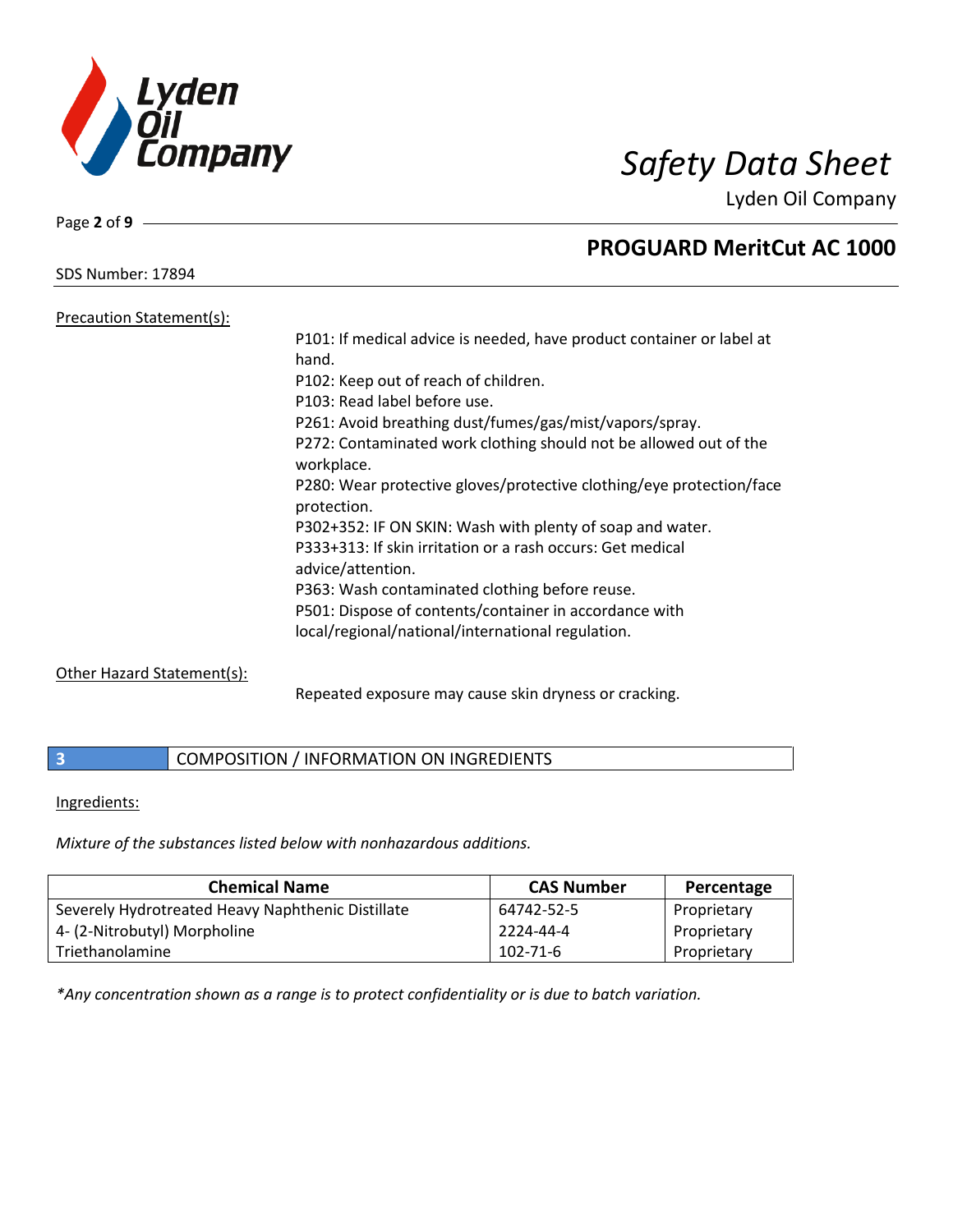

**PROGUARD MeritCut AC 1000**

Lyden Oil Company

SDS Number: 17894

Page **3** of **9**

| $\overline{a}$<br>FIRST AID MEASURES          |                        |                                                                                                                                                                                                 |
|-----------------------------------------------|------------------------|-------------------------------------------------------------------------------------------------------------------------------------------------------------------------------------------------|
| Description of First Aid Measures:            |                        |                                                                                                                                                                                                 |
| Inhalation:                                   |                        |                                                                                                                                                                                                 |
|                                               |                        | Avoid breathing fumes. If inhaled, move victim to fresh air. If victim<br>has stopped breathing, give artificial respiration, preferably, mouth-<br>to-mouth. Seek immediate medical attention. |
| Skin Contact:                                 |                        | Wash with soap and water. Remove contaminated clothing and wash<br>before reuse. Get medical attention if needed.                                                                               |
| Eye Contact:                                  |                        |                                                                                                                                                                                                 |
|                                               | attention.             | Rinse opened eye for at least 15 minutes under running water. Do not<br>allow victim to rub eyes. If irritation develops, consult medical                                                       |
| Ingestion:                                    |                        | Do not induce vomiting. Contact a physician immediately.                                                                                                                                        |
| Symptoms and Effects, both acute and delayed: |                        |                                                                                                                                                                                                 |
|                                               |                        | No further relevent data available.                                                                                                                                                             |
| <b>Recommended Actions:</b>                   |                        |                                                                                                                                                                                                 |
|                                               |                        | Treat symptomatically. Call a doctor or poison<br>control center for guidance.                                                                                                                  |
| 5                                             | FIRE FIGHTING MEASURES |                                                                                                                                                                                                 |
|                                               |                        |                                                                                                                                                                                                 |
| Recommended Fire-Extinguishing Equipment:     |                        |                                                                                                                                                                                                 |
|                                               |                        | Use dry powder, foam, or carbon dioxide fire<br>extinguishers. Water may be ineffective in fighting                                                                                             |

extinguishers. Water may be ineffective in fighting an oil fire unless used by experienced fire fighters.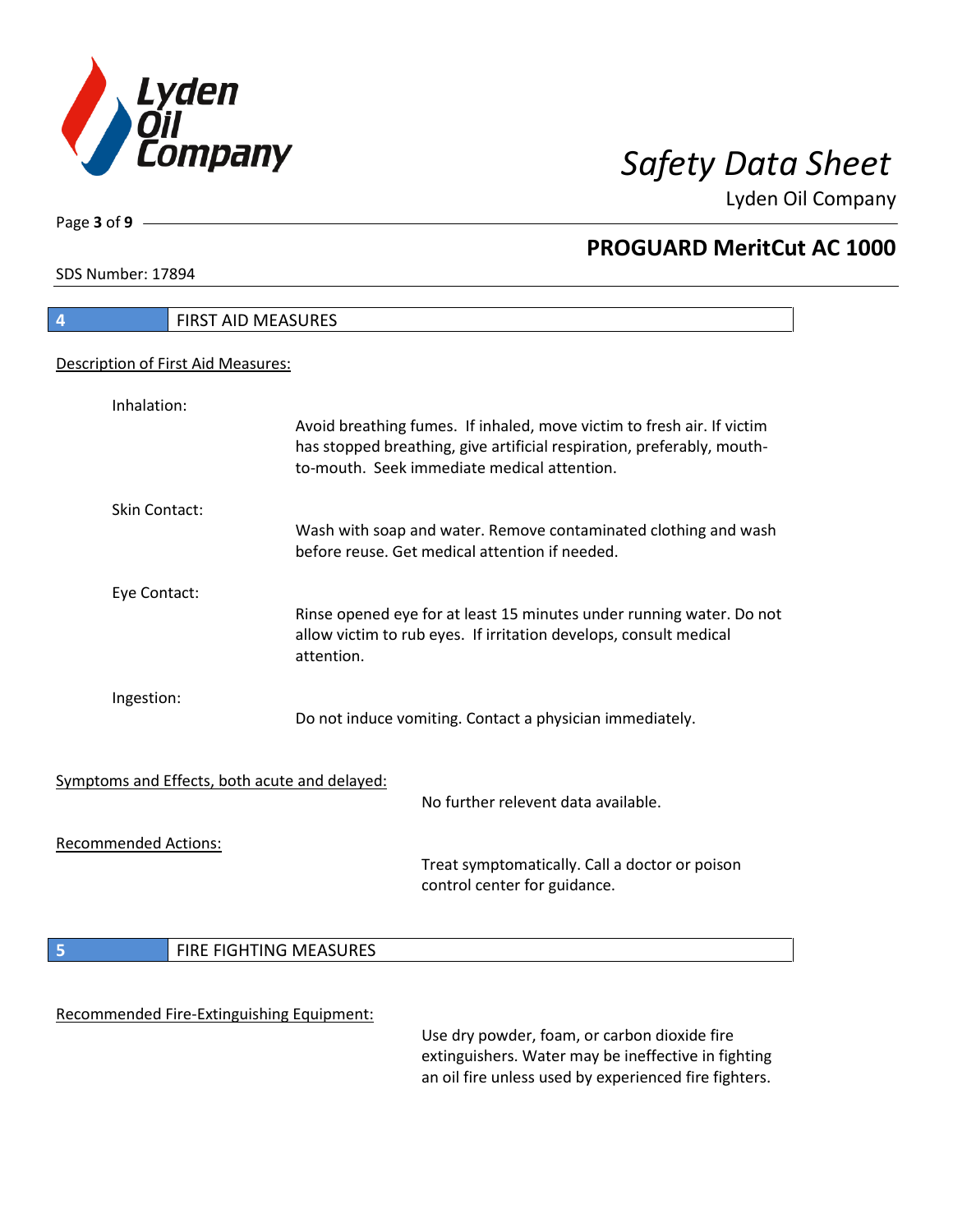

**PROGUARD MeritCut AC 1000**

Lyden Oil Company

SDS Number: 17894

Page **4** of **9**

Possible Hazards During a Fire:

Hazardous combustion products may include: A complex mixture of airborne solid and liquid particulates and gases (smoke). Carbon monoxide. Unidentified organic and inorganic compounds.

Recommendations to Firefighters:

No special measures required.

| 6<br><b>ACCIDENTAL RELEASE MEASURES</b> |                             |                                                                                                                     |
|-----------------------------------------|-----------------------------|---------------------------------------------------------------------------------------------------------------------|
| <b>Personal Precautions:</b>            |                             | Avoid contact with skin, eyes, and clothing.                                                                        |
|                                         |                             | Keep away from sources of ignition.                                                                                 |
| <b>Emergency Procedures:</b>            |                             |                                                                                                                     |
|                                         |                             | Contain spilled material, collect in suitable and<br>properly labeled containers.                                   |
| <b>Environmental Precautions:</b>       |                             |                                                                                                                     |
|                                         |                             | Do not allow to reach sewage system or any water<br>course.                                                         |
|                                         |                             | Do not allow to enter ground waters.                                                                                |
| Cleanup Procedures:                     |                             |                                                                                                                     |
|                                         |                             | Pick up excess with inert absorbant material.                                                                       |
|                                         |                             |                                                                                                                     |
| $\overline{7}$                          | <b>HANDLING AND STORAGE</b> |                                                                                                                     |
| <b>Handling Precautions:</b>            |                             |                                                                                                                     |
|                                         |                             | Handle with care and avoid spillage on the floor.<br>Do not cut, weld, drill, grind, braze, or solder<br>container. |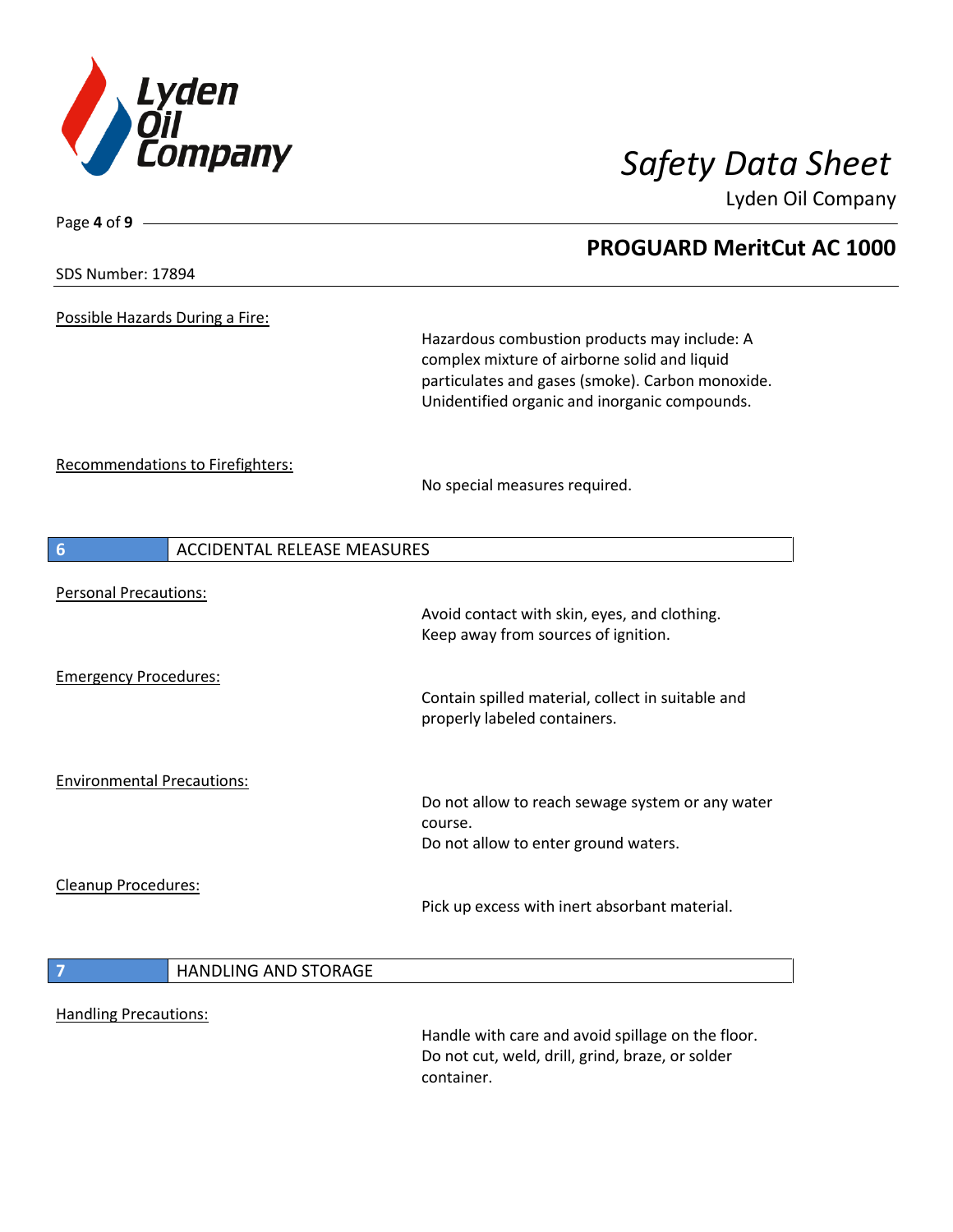

# **PROGUARD MeritCut AC 1000**

# SDS Number: 17894

Page **5** of **9**

### Storage Requirements:

Store in closed containers in a cool, dry well ventilated area not exposed to sunlight. Maintain closure of bungs. Store at temperatures between 5°C and 30°C. Do not reuse container. Avoid container damage while storing. Empty containers retain residue (liquid and/or vapor) and can be dangerous. Do not pressurize, cut, weld, bronze, solder, drill, grind or expose such containers to heat, flame, sparks, static electricity or other sources of ignition; they may explode and cause injury or death. Do not attempt to refill containers since residue is difficult to remove. Empty drums should be completely drained, properly bunged and returned to a drum reconditioner. All containers should be disposed of in an environmentally safe manner in accordance with governmental regulations.

necessary if misting is generated.

## **8** EXPOSURE CONTROLS / PERSONAL PROTECTION

### Exposure Limits:

|                                |                                             | -Severely Hydrotreated Heavy Naphthenic Distillate:                                                    |
|--------------------------------|---------------------------------------------|--------------------------------------------------------------------------------------------------------|
|                                | ACGIH TLV $-$ 5mg/m <sup>3</sup> (oil mist) |                                                                                                        |
|                                | -102-71-6 Triethanolamine:                  |                                                                                                        |
|                                | ACGIH TLV $-$ 5mg/m <sup>3</sup>            |                                                                                                        |
| <b>Engineering Controls:</b>   |                                             | All ventilation should be designed in accordance<br>with OSHA standard (29 CFR 1910.94).               |
| Personal Protective Equipment: |                                             | Respiratory protection: General room ventilation<br>should be satisfactory. Exhaust ventilation may be |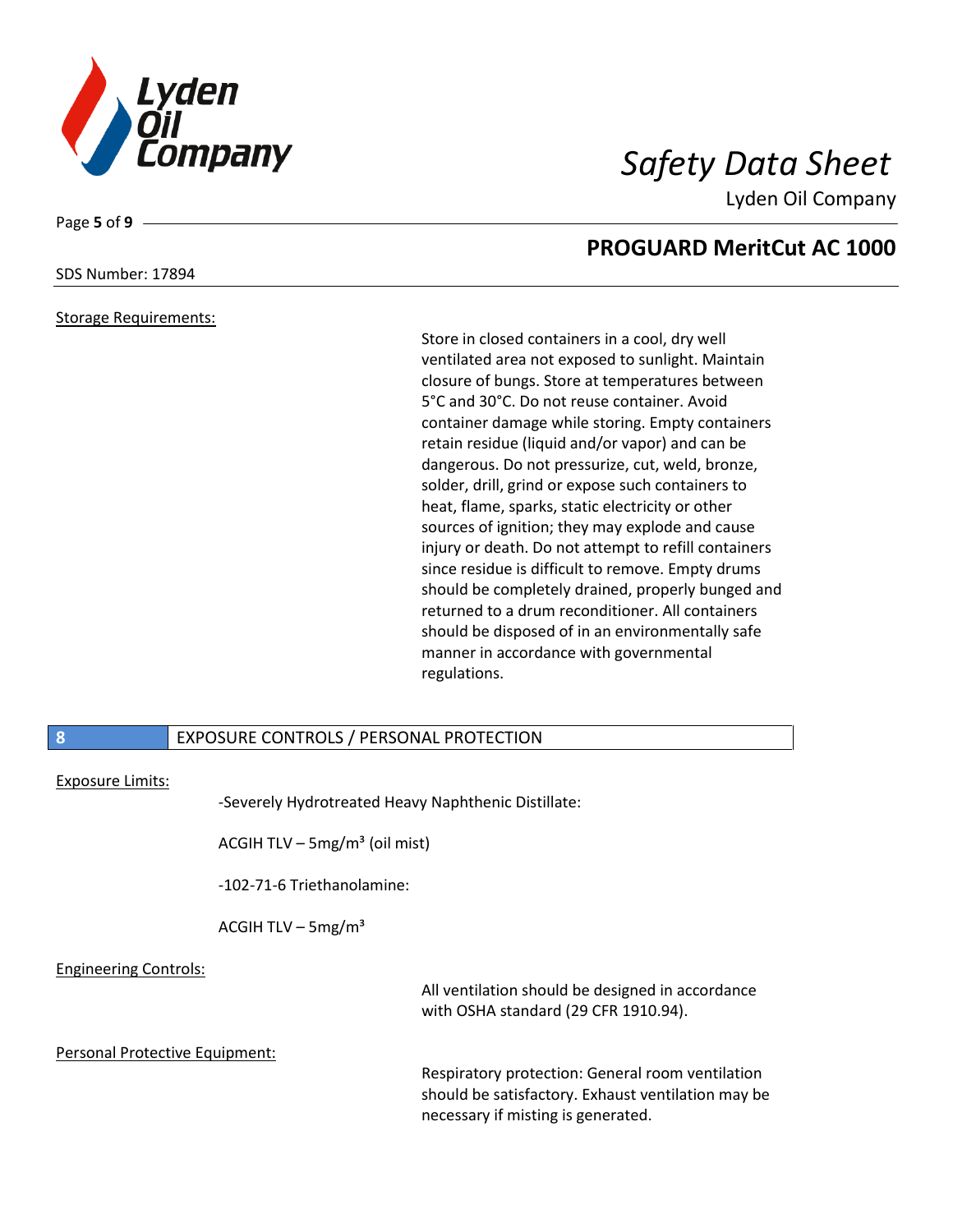

### SDS Number: 17894

Page **6** of **9**

# **PROGUARD MeritCut AC 1000**

Eye protection: No eye protection is needed under conditions of normal use. If there is a possibility that the product can be splashed into the eyes, then safety glasses with side shields or chemical goggles are required. Contact lenses should also not be worn if the product could be splashed into the eyes.

Hand protection: No gloves are required for single, short duration exposures. For prolonged or repeated exposures, wear rubber gloves.

Body protection: If product use involves single, short duration exposures, then no additional protective wear for covering the skin is required. For prolonged or repeated exposures to the skin, wear impervious, protective clothing including rubber safety shoes to avoid skin contact

# **9** PHYSICAL AND CHEMICAL PROPERTIES

| Color:                        | Amber                    |
|-------------------------------|--------------------------|
| Physical State:               | Liquid                   |
| Odor:                         | Data not available       |
| Odor Threshold:               | Data not available       |
| pH:                           | 9.2 (5% in water)        |
| <b>Melting Point:</b>         | Data not available       |
| <b>Boiling Point:</b>         | $>105^\circ$ C           |
| <b>Boiling Range:</b>         | Data not available       |
| Flash Point:                  | 355°F (COC Method)       |
| <b>Evaporation Rate:</b>      | Data not available       |
| Flammability:                 | Data not available       |
| Flammability Limits:          | Data not available       |
| Vapor Pressure:               | Data not available       |
| Vapor Density:                | Data not available       |
| <b>Relative Density:</b>      | 0.95 at $15.5^{\circ}$ C |
| Solubilities:                 | Miscible in water        |
| <b>Partition Coefficient:</b> | Data not available       |
| Auto-Ignition Temperature:    | Data not available       |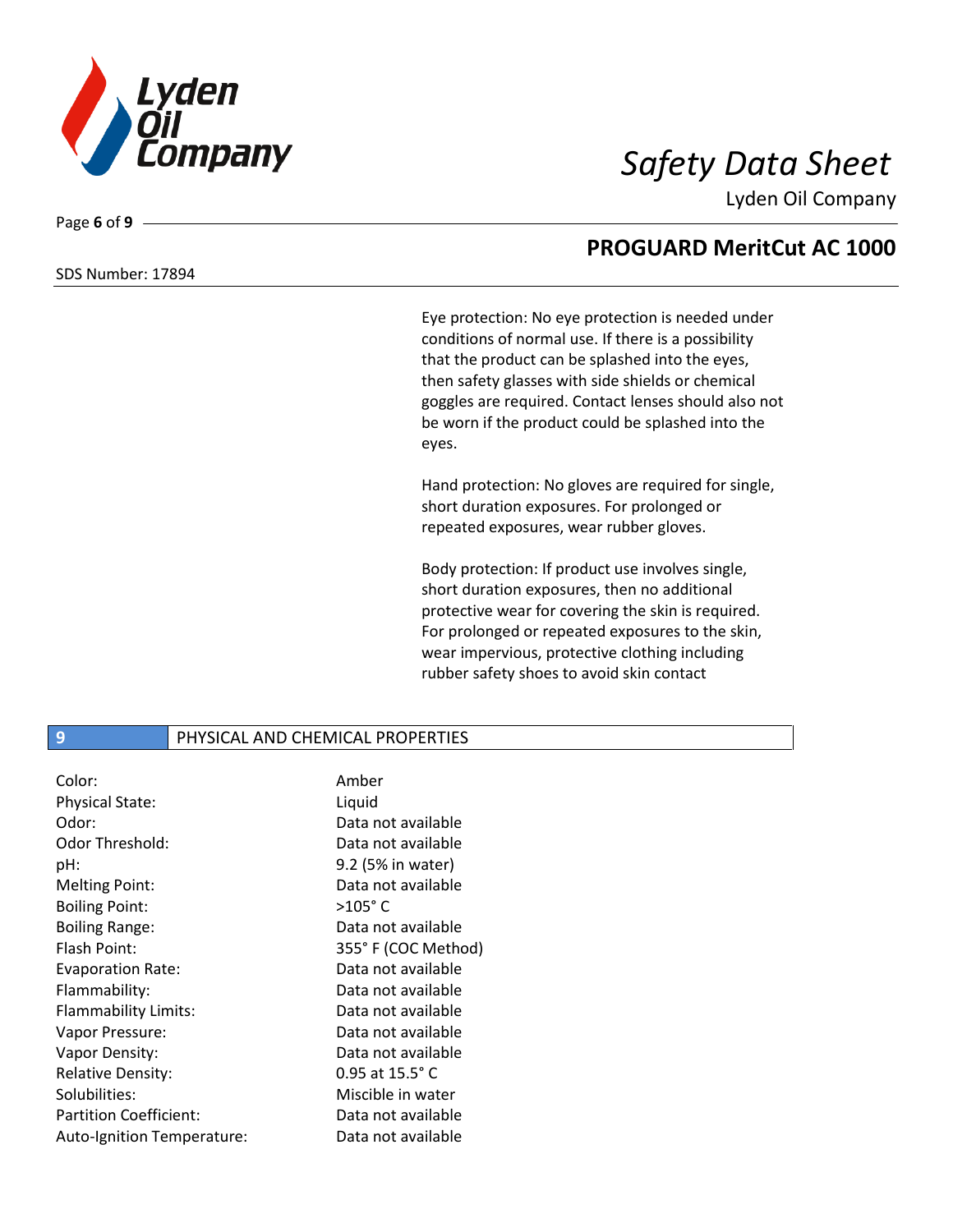

Page **7** of **9**

Lyden Oil Company

| SDS Number: 17894                        | <b>PROGUARD MeritCut AC 1000</b>                                 |
|------------------------------------------|------------------------------------------------------------------|
| Decomposition Temperature:<br>Viscosity: | Data not available<br>Data not available                         |
| <b>10</b><br>STABILITY AND REACTIVITY    |                                                                  |
| Stability:                               | Stable under normal conditions.                                  |
| Reactivity:                              | Not reactive under normal conditions.                            |
| Conditions to Avoid:                     | Extreme temperature, sparks, open flame, and<br>direct sunlight. |
| Hazardous Reactions:                     | No known hazardous reactions.                                    |
| Incompatible Materials:                  | Strong oxidizers.                                                |
| <b>Decomposition Products:</b>           | Hazardous decomposition products are not<br>expected to form.    |
| <b>11</b>                                | <b>TOXICOLOGICAL INFORMATION</b>                                 |
| Routes of Exposure:                      |                                                                  |

|                              | Skin, inhalation, and eye contact are the primary<br>routes of exposure although exposure may occur<br>following accidental ingestion. |
|------------------------------|----------------------------------------------------------------------------------------------------------------------------------------|
| <b>Exposure Effects:</b>     | Repeated skin contact may cause dermatitis or an                                                                                       |
|                              | oil acne.                                                                                                                              |
| <b>Measures of Toxicity:</b> | No test data available.                                                                                                                |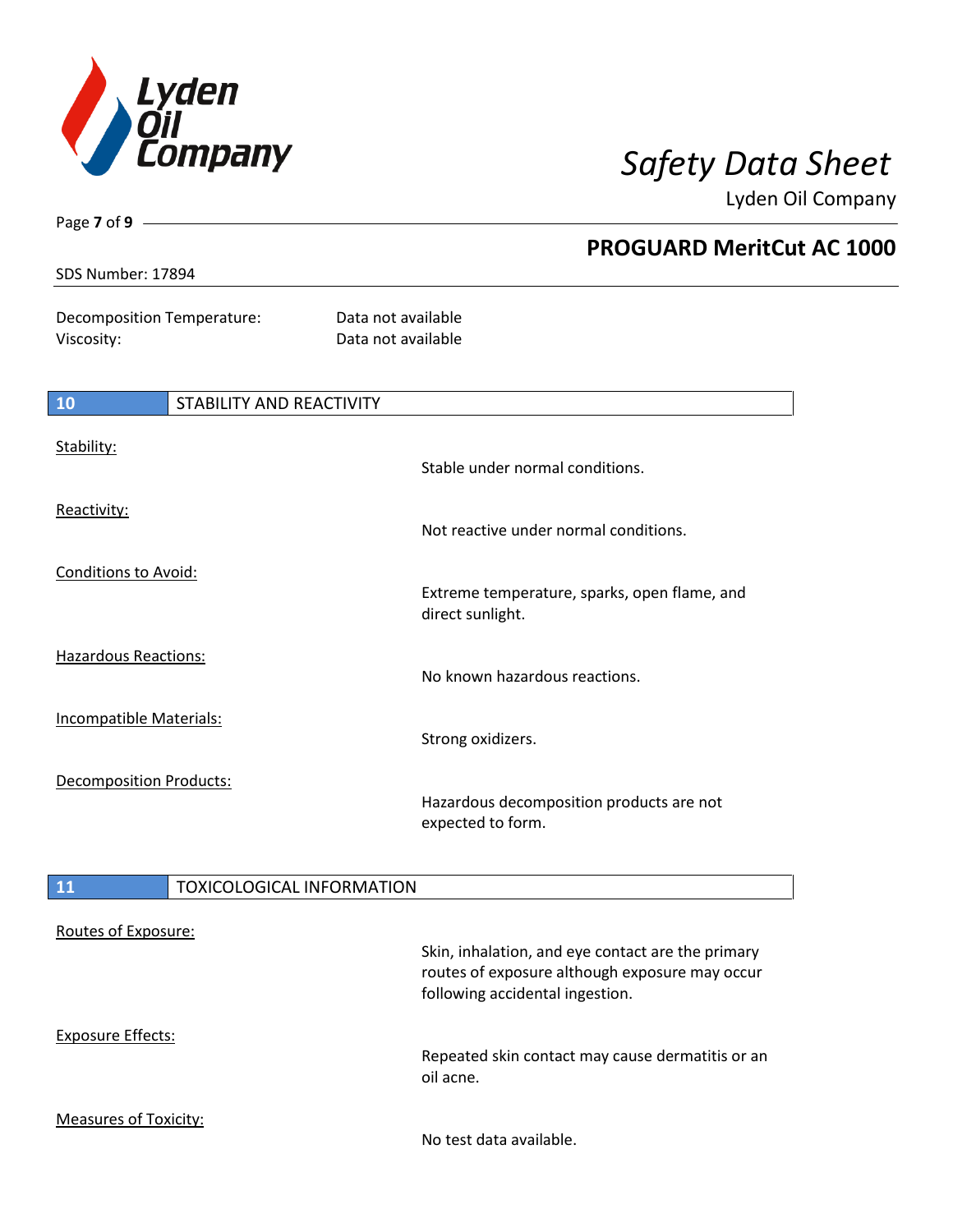

**PROGUARD MeritCut AC 1000**

Lyden Oil Company

SDS Number: 17894

Page **8** of **9**

Carcinogenic/Mutagenic Precautions:

Non-carcinogenic and not expected to be mutagentic.

**12** ECOLOGICAL INFORMATION

Ecological Precautions:

Avoid exposing to the environment.

Ecological Effects:

No specific environmental or aquatic data available.

**13** DISPOSAL CONSIDERATIONS Disposal Methods: Dispose of waste material in accordance with all local, state, and federal requirements. Disposal Containers: Use properly approved container for disposal. Special Precautions: Do not flush to surface waters or drains. **14** TRANSPORT INFORMATION UN Number: Data not available UN Shipping Name: Data not available Transport Hazard Class: Data not available Packing Group: Data not available

Environmental Hazards:

Data not available

Bulk Transport Guidance:

Data not available